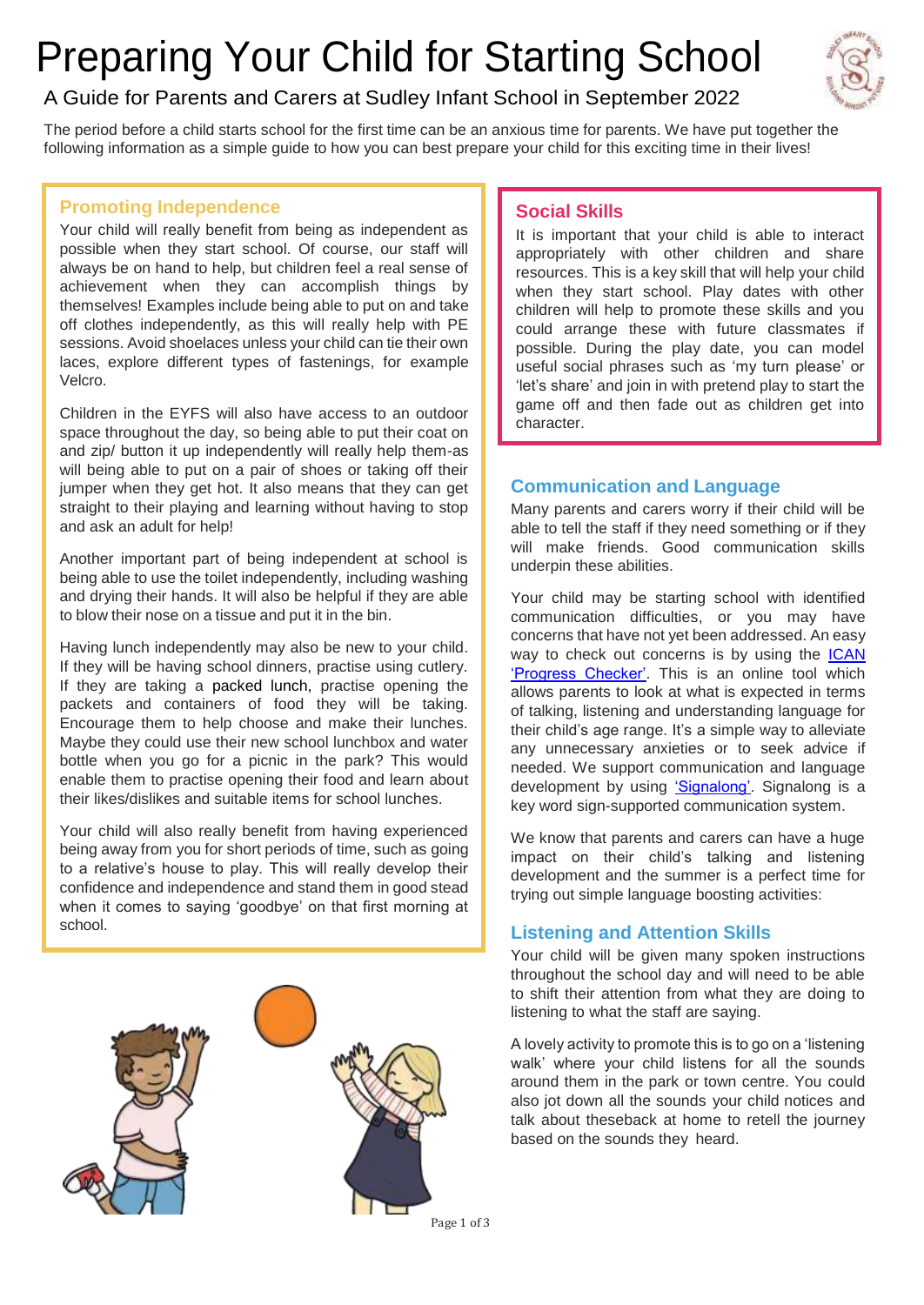#### **Preparing Your Child for School**

A Guide for Parents and Carers at Sudley Infant School



#### **Understanding Spoken Instructions**

Classroom instructions often contain several parts for children to remember. A simple game of 'Simon Says' during long car journeys this summer could really help. Give your child an instruction to do, like 'Simon says put your finger on your nose' and see if they can follow your instruction. The game becomes more difficult as they are only supposed to follow your instructions if you start the sentence with 'Simon says…' Can your child listen carefully and only follow the instructions when directed? The game can be made more challenging by building up to instructions with two or three steps, for example 'Simon says touch your nose, then clap your hands and then put on your hands on your head!'

#### **Vocabulary Development**

At Sudley Infant School, children will be expected to start extending their vocabulary, so it is a good idea to encourage your child to learn and use new words. You could play sorting games when packing a suitcase, as this is a great way to help word categorisation, which is important for vocabulary learning. Items can be sorted into different piles, such as clothing, toys and things for washing ourselves.

Outdoor 'treasure hunts' work well too. Collecting objects found on walks in the park or on the beach, help introduce new types of vocabulary such as describing words. Treasure can also then be used to create feely bags, where objects have to be described by the way they feel before revealing what the object is.

#### **Narrative Skills**

The children will be encouraged to use language to organise and sequence ideas and events. Summer days are perfect for creating a photo journal of activities. Your child can then organise pictures into the correct sequence and retell the story in their own way.

You can model important concept words like 'first', 'last', 'next', 'before' and 'after', and the correct use of past, present and future tenses of verbs, which typically will not yet be fully developed.

#### **Reading and Writing**

Teachers do not expect children to know their alphabet or be able to write sentences when they start school. A good foundation in sound awareness skills such as rhyming and identifying what sound a word begins with would be helpful. Sharing songs and books is a really good way to support this. You could also say the sounds that letters make, along with their names as you come across them day-to-day.

Encourage your child to develop an interest in books and other forms of text, for example comics, postcards, labels and posters. You could visit your local library and encourage your child to choose books they would like to listen to and look at. Read with your child and discuss what you have read, for example, ask what they liked about it. Consider reading books about 'starting school' with your child. Use these to discuss all the fun activities they will be doing at Sudley Infant school.

#### **Mathematical Development Counting Verbally and One to One**

Being able to count verbally to at least 20 will be of great benefit Practise counting up to 20, and backwards too. One to one counting can also be done incidentally throughout the day, for example counting steps as your child climbs the stairs. You can count anything, for instance how many lampposts are on the street, how many houses have a red door, how many pieces of fruit are in the bowl (and how many did we have yesterday), how many pencils fit in the pencil case, etc. You can also do this when giving things out, for example: "an apple for you, an apple for Jo and one for me  $-1,2,3$  apples!"

Encourage reliable one to one counting by showing your child how to point to each item as they count, or to move the items as they count so they do not count each item more than once. This will help your child understand what numbers mean. Ask them to find the same number of different items. For example, find 3 spoons, 3 hats or 3 socks. You can also sing counting songs, many of which are available if you search for 'number rhymes' on the internet.

#### **Shape, Size and Quantity**

You could go on a shape hunt to see how many circles, squares, rectangles and triangles your child can find, for example square windows, circular plates, and rectangular posters. You could look

for patterns too. Talk about the shape and size of objects, e.g. big car, little car, round ball, square table, rectangular book and ask your child questions such as 'Can you pass me the biggest box?', or 'Which one is the smallest shoe?'. Play with blocks and encourage your child to think about size, colour and shape. Also play with containers and ask, 'How many socks can you fit in the box?', 'Which container holds the most, or the least, sand/water?', etc.

#### **Number Recognition**

A number hunt is a fun way to look for numerals on doors, on clocks, buses, cars, signs, at home, at the shops or on TV. You could also play 'I spy' but with numbers.